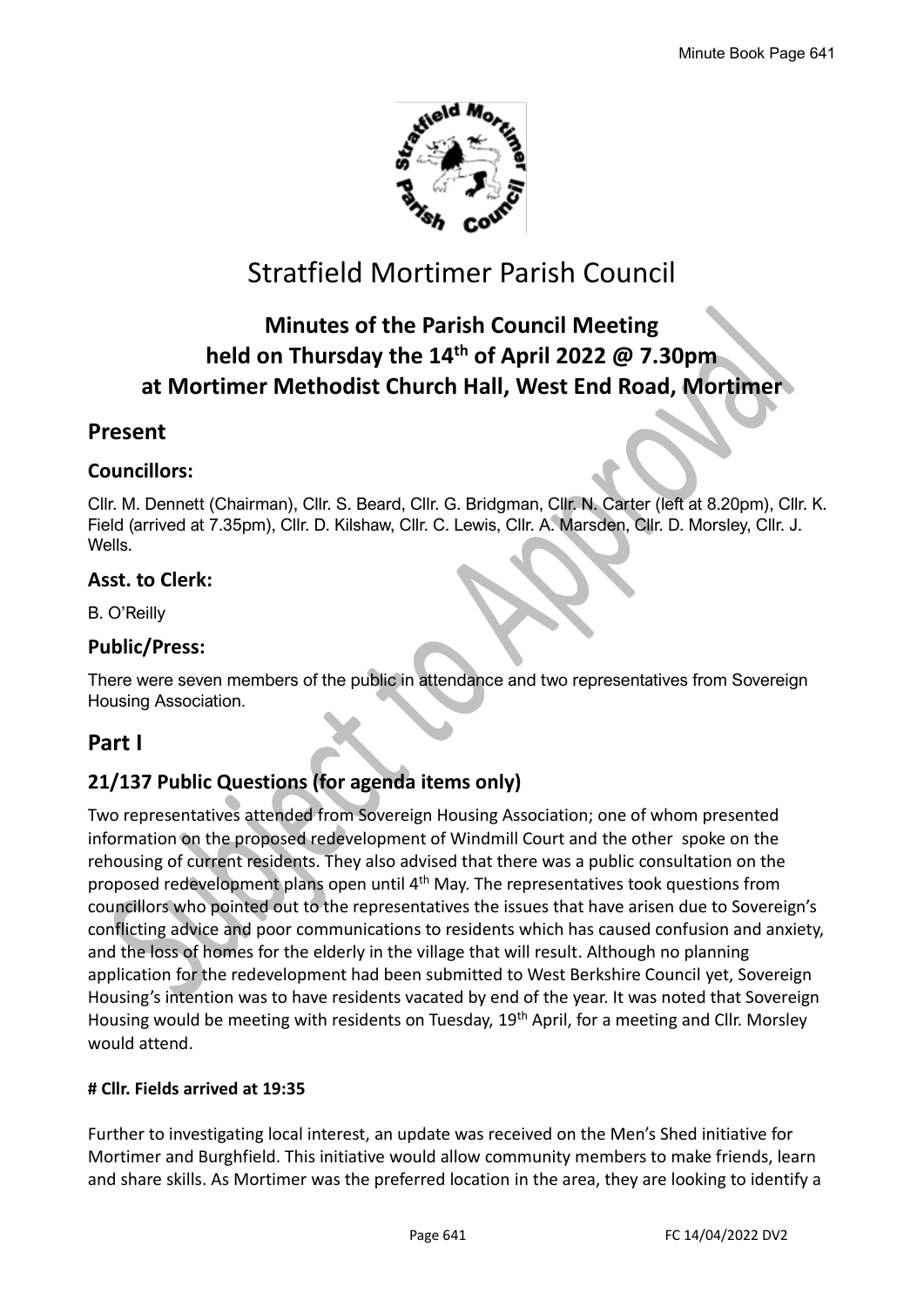potential venue and to receive support from the parish council. The Chairman advised they contact the parish council office with their ideas.

# **21/138 To receive any apologies for absence**

Apologies were received from Cllr. S. Hill, Cllr. M. Lock and Cllr. A. Noonan.

# **21/139 To receive any declarations of interest**

**To receive from Members at this point or at any point during the meeting, in respect of any items included on the agenda, disclosure of any interests in line with the Parish Council's Code of Conduct and gifts and hospitality in line with Government legislation.**

Cllrs. G. Bridgman and D. Kilshaw expressed their interest, via membership of Mortimer Music Live, in item 21/144 2c Queen's Platinum  $70<sup>th</sup>$  Jubilee and would not take part in discussion.

# **21/140 Minutes of Last Meeting**

### **To resolve to APPROVE the Minutes of the Meeting of the Parish Council of the 10th of March 2022.**

**RESOLVED** unanimously that these minutes be approved for signature by the Chairman as a true and correct record of the meeting.

# Cllr. Dennett proposed that agenda item **21/144 3 Windmill Court** be moved forward on the agenda. Seconded Cllr. Morsley.

**RESOLVED** Unanimously.

# **21/144 Items for Consideration and Resolution**

#### **3. Windmill Court**

#### **To consider the current situation regarding the proposed plans and resolve to appoint council representatives to liaise with the residents.**

Further to an update from Cllr. Morsley regarding reference to covenants seen on the land registry documents received by the parish council office, Cllr. Dennett proposed to amend the motion to read "To consider the current situation regarding the proposed plans and resolve to appoint council representatives to liaise with the residents and agree a group of councillors to review and discuss the covenants with West Berkshire Council."

Seconded by Cllr. Wells.

**RESOLVED** with one abstention

Cllr. Morsley advised that from information received from West Berkshire Council, as part of the covenants, there were probably at least eight legal documents relating to the original sale of Windmill Court that would need to be reviewed. Cllr. Dennett proposed that Cllr. Mosley, Cllr. Dennett, Cllr. Lewis and Cllr. Field review the legal documents and liaise with WBC. Seconded by Cllr. Morsley

**RESOLVED** with one abstention.

It was noted that Stratfield Mortimer Parish Council does not have the power to stop the development proposal, but can make relevant objections to a planning application when submitted. In the meantime, the parish council can look at the social aspect of the proposals, and assist with residents' queries and in research.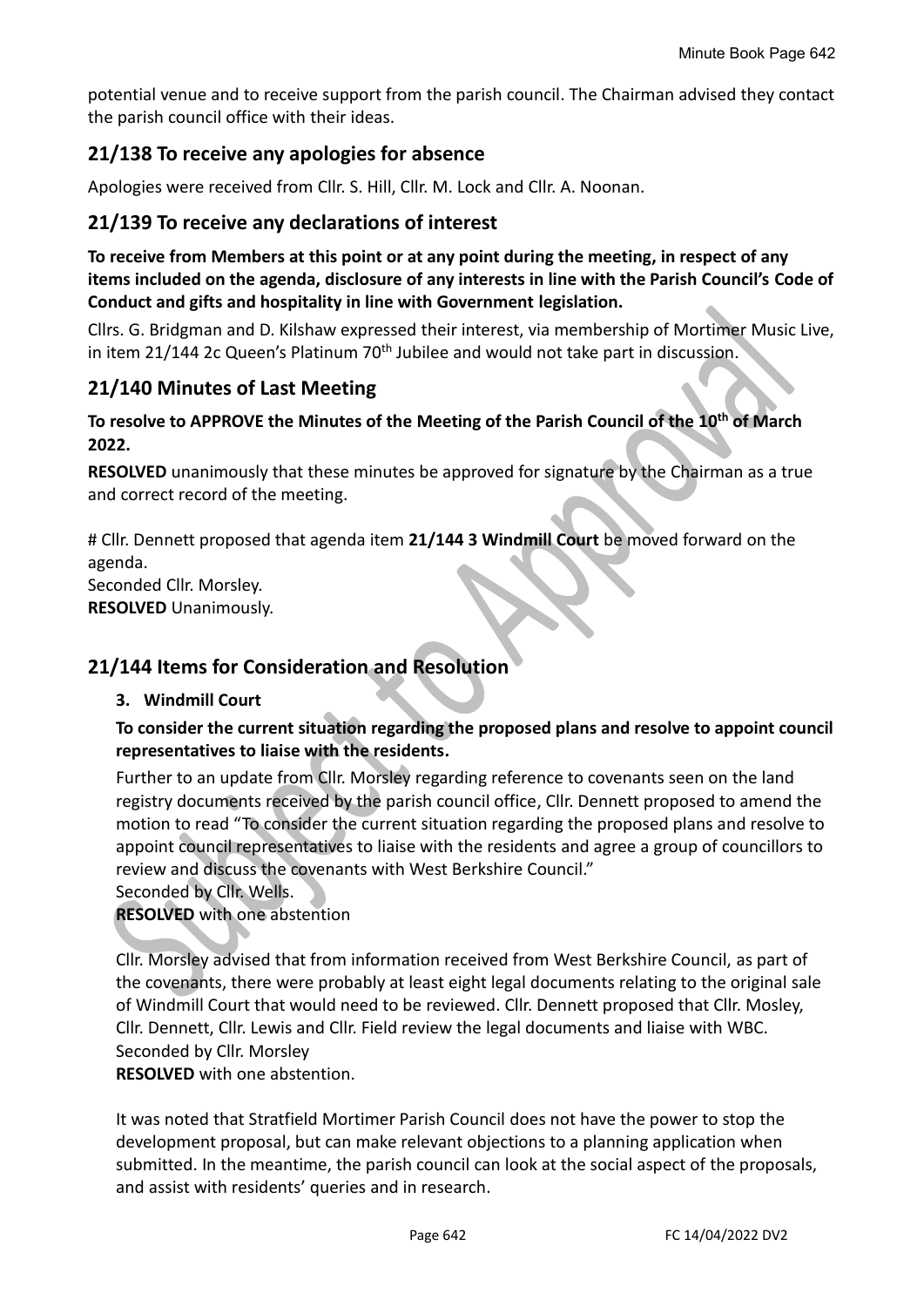As Cllrs. Morsley and Hill were already liaising with residents, it was proposed they continue with assistance from Cllr. Marsden.

#### **# Cllr. N. Carter left the meeting.**

Cllr. Morsley reported that Cllr. Hill was concerned Sovereign Housing would sell off land at Windmill Court or the land be subject to a compulsory purchase. Cllr. Bridgman advised that West Berkshire Council did not foresee this.

# **21/141 Clerk's Report**

### **To receive a report from the Parish Clerk outlining actions taken following the meeting held on the 10th of February and other updates.**

- 1. Casual Vacancies: Further to the resignation of Cllr. Dudley Ives, a Notice of Vacancy has been published. The deadline for the making a request for an election is 24:00, Monday the 12th of April. The resignation of Cllr. Tom Palmer has also been received and the Notice of Vacancy will be published accordingly. If no elections are called, the aim will be to fill both vacancies at the Full Council meeting in June.
- 2. Freedom of Information Request (FOI): This is being dealt with as per the requirements of the Freedom of Information Act
- 3. Review of Polices: The review of Standing Orders, Financial Regulations and Persistent Complainants Procedure has been started.
- 4. Review of Risk Tracker: To be arranged.
- 5. The Street debris: this was reported to West Berkshire Council and an update is awaited.
- 6. Hedge Maintenance: further to a request from SMPC one via the Hedge Maintenance contact card - two residents have undertaken hedge maintenance.
- 7. Service Charges: the agreed service charges for the new Financial Year were implemented as of the 1st of April.
- 8. Transfer of Funds: a transfer of £10,000 from The Public Sector Deposit Fund to the Council's Unity Trust Bank is being arranged under delegated authority. This is to assist with covering April's invoices, the total of which is higher than usual. A further transfer of £50,000 is to be agreed to cover May's payroll, predicted supplier costs and the potential additional costs of the Queen's 70th Jubilee commemorations. The 1st instalment of the precept is expected late May.

The report was received.

# **21/142 Items to be taken into private session**

### **To determine which items, if any, of the Agenda should be taken with the public excluded.** None.

## **21/143 Committee and Working Party/Group Reports**

#### 1. **Planning Committee.**

The late display of orange site notices is ongoing and Cllr. Morsley will continuing to consult with West Berkshire Council on the issue.

#### 2. **Roads, Footpaths and Commons**

Report ref. 21/143 2 was received. The SID will now require volunteers for testing the equipment.

#### 3. **Climate and Environment Working Party.**

Cllr. Marsden advised the Greening Campaign will begin in June 2022.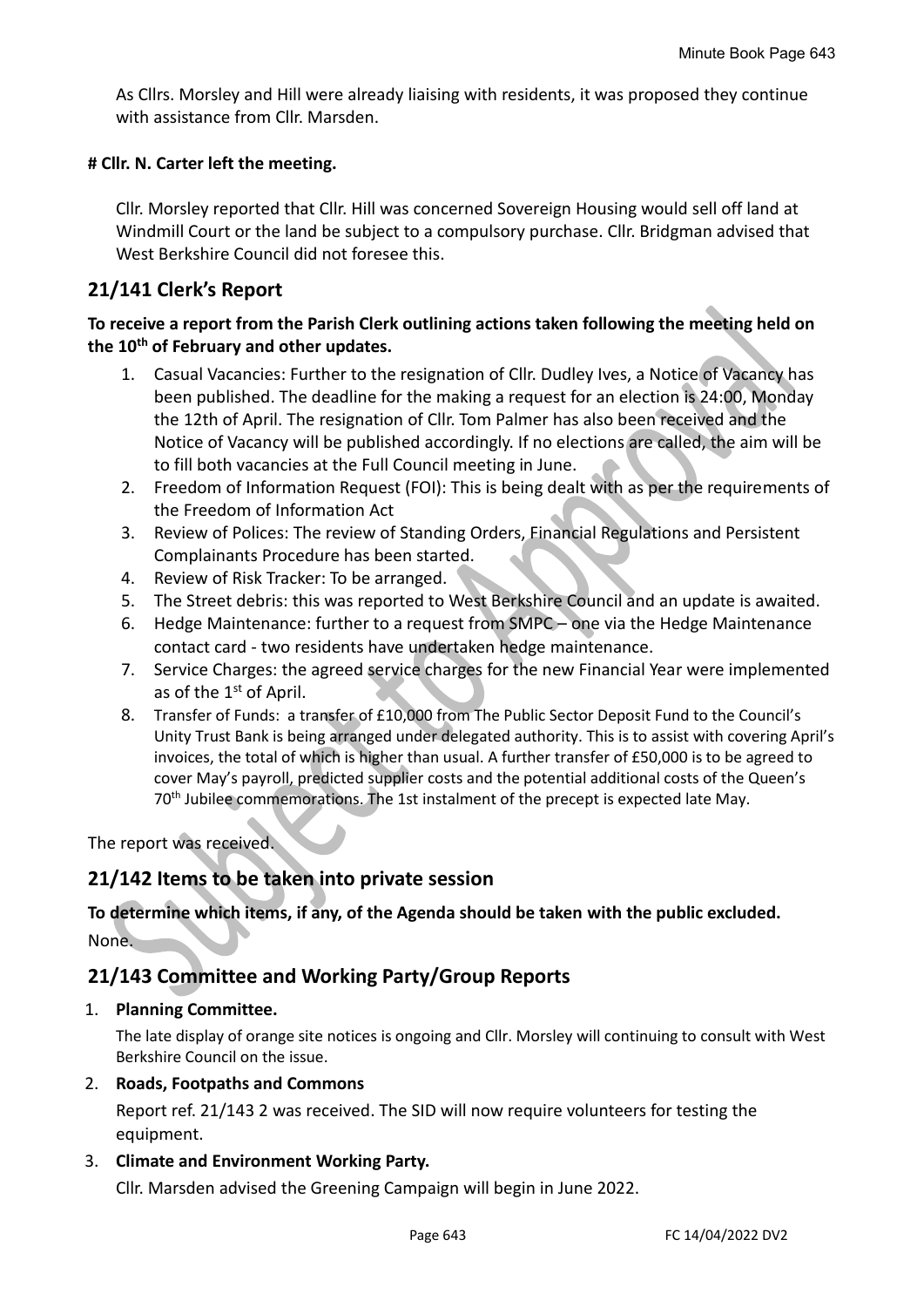#### 4. **Communications Working Party.**

Report ref. 21/143 4 was received. Cllr. Beard reported that dates were incorrect in the spring newsletter relating to the Queen's Jubilee weekend and corrections will be required to be made on social media. The Chairman and Clerk can agree to proceed with a Jubilee leaflet for distribution.

#### 5. **Mortimer to Burghfield Cycleway and Footpath.**

The topographical survey is now completed hand will feed into the next steps of the project.

#### 6. **The Strategy Working Party.**

Nothing to report.

7. **The Street Footway Widening Working Party.**

There has been no further engagement from West Berkshire Council and Cllr. Bridgman will follow up with Jon Winstanley.

### **21/144 Items for Consideration and Resolution**

#### **1. Neighbourhood Plan**

**a. To receive and endorse a written report from the Neighbourhood Plan Steering Group (NPSG).**

Report ref. 21-144 1a was received.

#### **2. Queen's Platinum 70th Jubilee**

**a. To RECEIVE a written report and budgetary status from the Queen's Platinum 70th Jubilee working party.**

The Working Party minutes from 4<sup>th</sup> April 2022 were circulated with the meeting papers. Cllr. Beard gave a verbal update, and the following was noted:

- The working party would now meet on a fortnightly basis in the run up to the event.
- It was currently estimated that income could be £6,500 below breaking even depending on numbers attending.
- Attendance of the RAF had been signed off.
- Mortimer Village Partnership reported issues with signing up market stalls as vendors asking for more information on timings and activities during the day. This information should be circulated shortly.
- Risk assessments would be forthcoming in next two weeks.
- Need for councillors to assist with volunteering on the day and selling (raffle?) tickets.

#### **b. To RECEIVE a report on decisions taken under delegated powers.**

Report ref. 21-144 2b was received.

### **c. To resolve the payment of £5,000 to Mortimer Music Live for costs for the Saturday commemorations of the Queen's 70th Jubilee.**

Cllr. Dennett proposed the payment of £5,000 to Mortimer Music Live. Seconded by Cllr. Field.

**RESOLVED** with two abstentions.

#### **3. Windmill Court**

### **To consider the current situation regarding the proposed plans and resolve to appoint council representatives to liaise with the residents.**

Minuted above.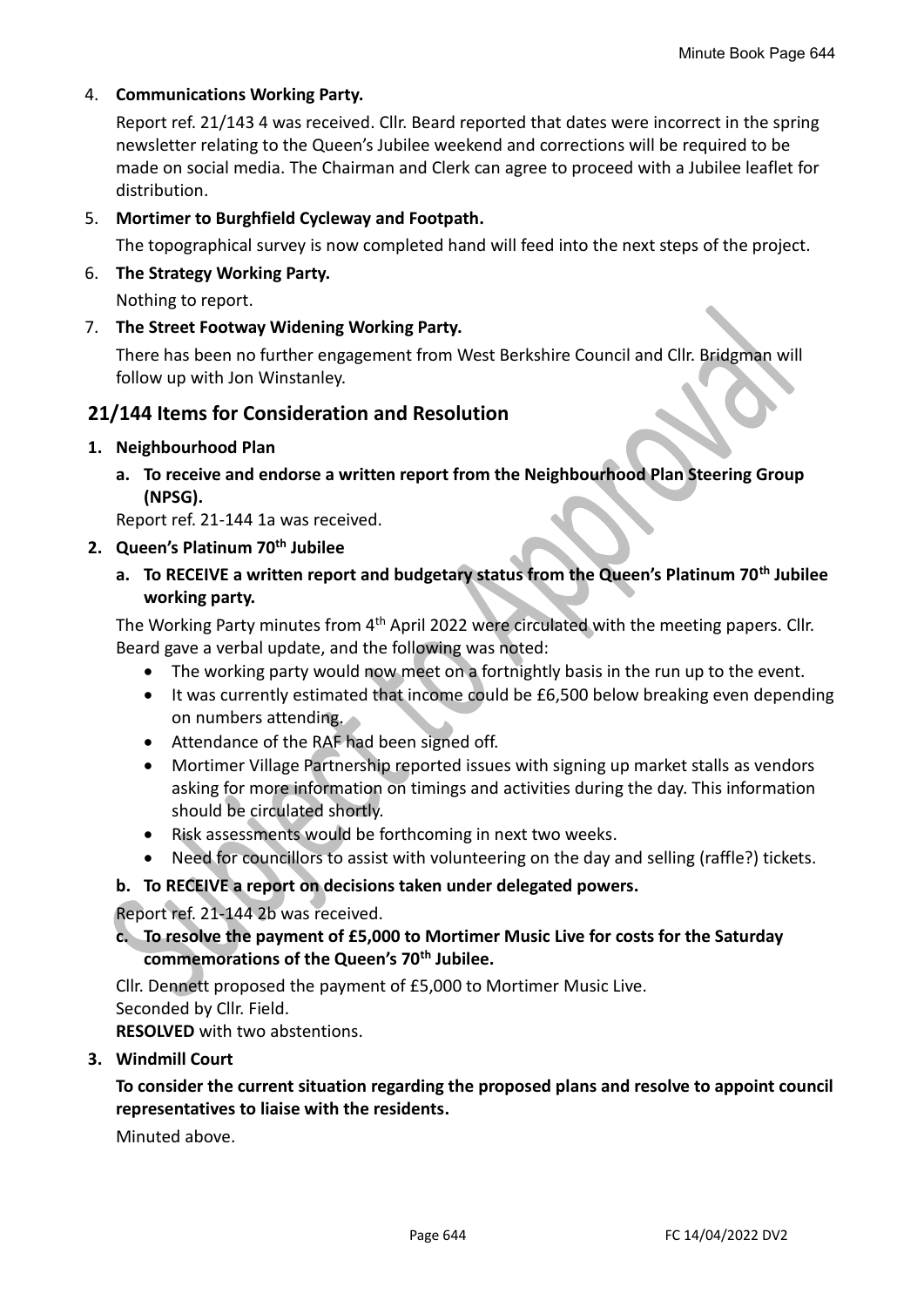### **4. Members' Bid**

### **To receive the information on the next round of Members' Bids' and consider suitable projects for consideration by the Ward Councillors.**

No projects were put forward for consideration.

Cllr. Dennett advised the deadline for proposals would be at the next Full Council meeting on  $12^{th}$  May.

#### **5. Ukrainian Refugees**

#### **To receive an update and consider whether SMPC should take any further actions.**

As there was nothing Stratfield Mortimer Parish Council could do at present, the Chairman suggested once the Ukrainian refugees have arrived, the parish council could facilitate some services to assist the refugees with settling into Mortimer.

#### **6. The Public Sector Deposit Fund**

**a. To resolve the transfer of £50,000 from the Public Sector Deposit Fund to the Unity Trust bank account.**

Cllr. Dennet advised that the £10,000 transfer mentioned in the Clerks Report at 21/141 8 had been completed under delegated authority.

Cllr. Dennett proposed the transfer of £50,000 from the Public Sector Deposit Fund to the Unity Trust bank account.

Seconded by Cllr. Morsley.

**RESOLVED** unanimously.

### **b. To resolve the number of signatories and the signatories for The Public Sector Deposit Fund.**

In order to update the old signatories on The Public Sector Deposit Fund account, Cllr. Dennet proposed that names be changed to those currently on the Finance and General Purposes Committee: Cllr. M. Dennett; Cllr. D. Morsley, Cllr. G. Bridgman, Cllr. N. Carter, Cllr. S. Hill, Cllr. D. Kilshaw, and Cllr. C. Lewis.

Seconded by Cllr. Morsley. **RESOLVED** unanimously.

#### **7. Ordinary Meeting Schedule**

#### **To receive and resolve the schedule of ordinary meetings for the Council year 2022/2023**

The schedule of ordinary meetings for the Council year 2022/2023 was received.

Proposed by Cllr. Dennett. Second by Cllr. Field. **RESOVED** unanimously.

# **21/145 Finance**

#### **1. Accounts to the 28th of February 2022**

### **To receive and APPROVE the Income and Expenditure Report to the 28th of February 2022 and the Balance Sheet as of that date.**

The financial reports ref. 21-145 1.0, 1.1 and 1.2 were received. Proposed by Cllr. Dennett. Seconded by Cllr. Morsley. **APPROVED** unanimously.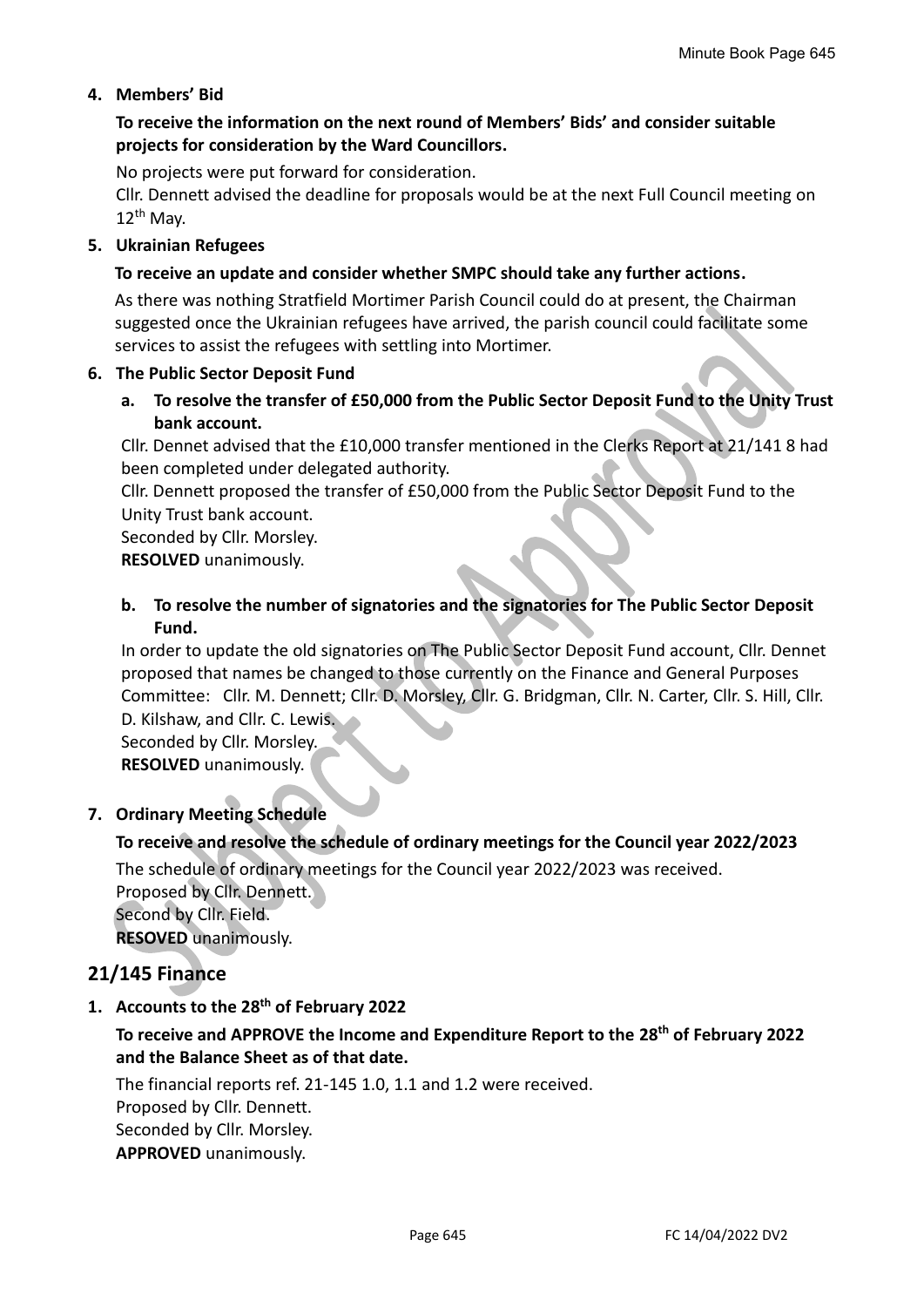# **2. Payments made with authorisation of Chairman/Vice-Chairman**

# **To receive and note summary of payments:**

| Item                                                                                                                                                         | <b>Payee Details</b>                                                                                | <b>Amount</b> |  |  |
|--------------------------------------------------------------------------------------------------------------------------------------------------------------|-----------------------------------------------------------------------------------------------------|---------------|--|--|
| 1.                                                                                                                                                           | Salaries (Month $12^*$ – March 2022) including pension                                              | £ 6,165.51    |  |  |
| 2.                                                                                                                                                           | HMRC - PAYE & NI for Month 12*                                                                      | £ 2,197.65    |  |  |
| 3.                                                                                                                                                           | Greening Campaign CIC - Greening campaign Phase 1                                                   | £ 25.00       |  |  |
| *includes pay scale adjustments as approved by Finance and General Purposes Committee on 1 <sup>st</sup> March 2022<br>The payments were received and noted. |                                                                                                     |               |  |  |
|                                                                                                                                                              | Proposed by Cllr. Dennett.                                                                          |               |  |  |
|                                                                                                                                                              | Seconded by Cllr. Field.                                                                            |               |  |  |
|                                                                                                                                                              | <b>APPROVED</b> unanimously.                                                                        |               |  |  |
|                                                                                                                                                              | 3. Accounts for Payment                                                                             |               |  |  |
|                                                                                                                                                              | To receive and APPROVE items of expenditure:                                                        |               |  |  |
| Item                                                                                                                                                         | <b>Payee Details</b>                                                                                | <b>Amount</b> |  |  |
| 1.                                                                                                                                                           | C&D - grass cuts on Fairground and at cemetery (March 2022) - inc.<br><b>VAT</b>                    | £564.00       |  |  |
| 2.                                                                                                                                                           | Vita Play - supply and installation for playground remedials - inc. VAT                             | £1,406.42     |  |  |
| 3.                                                                                                                                                           | David Sturt - SMPC & NP IT Support March 2022                                                       | £101.00       |  |  |
| 4.                                                                                                                                                           | Sarum Hardwood Structures - manufacture and installation of timber<br>bridge in cemetery - inc. VAT | £17,334.00    |  |  |
| 5.                                                                                                                                                           | Oakey Tree Services - remedial tree work on T567 - inc. VAT                                         | £1,080.00     |  |  |
| 6.                                                                                                                                                           | Oakey Tree Services - remedial tree works on Fairground - inc. VAT                                  | £ 2,388.00    |  |  |
| 7.                                                                                                                                                           | SLCC - Training seminar (May 2022) Clerk attending - inc. VAT                                       | £102.00       |  |  |
| 8.                                                                                                                                                           | Institute of Cemetery & Crematorium Management - annual<br>subscription 2022/2023                   | £95.00        |  |  |
| 9.                                                                                                                                                           | Ridge & Partners - commissioning/co-ordinating surveys - inc. VAT                                   | £1,188.00     |  |  |
| 10.                                                                                                                                                          | Dads Shop - refuse bags - inc. VAT                                                                  | £ 10.19       |  |  |
| 11.                                                                                                                                                          | West Berkshire Council - annual re-charge for grounds maintenance<br>2021-22 - inc. VAT             | £448.04       |  |  |
| 12.                                                                                                                                                          | West Berkshire Council - rent re West End Car Park                                                  | £ 10.00       |  |  |
| 13.                                                                                                                                                          | West Berkshire Council - rent re Mortimer Library                                                   | £812.50       |  |  |
| 14.                                                                                                                                                          | West Berkshire Council - contribution towards Willink<br>Leisure<br>Centre                          | £11,725.10    |  |  |
| 15.                                                                                                                                                          | i-Next Ltd - build NP website based on current SMPC website<br>requirements - inc. VAT              | £900.00       |  |  |
| 16.                                                                                                                                                          | i-Next Ltd - GDS Update (Q1 2022) on SMPC website - inc. VAT                                        | £300.00       |  |  |
| 17.                                                                                                                                                          | Ridge & Partners - Topographical survey - inc. VAT                                                  | £5,700.00     |  |  |
| 18.                                                                                                                                                          | Microsoft - 15x renewal Office 365 licences for Parish Office [SMPC Card]                           | £810.00       |  |  |
| 19.                                                                                                                                                          | HM Land Registry $-$ register & title plan view                                                     | £ 6.00        |  |  |
| 20.                                                                                                                                                          | Amazon - bunting for Jubilee event - inc. VAT [SMPC Card]                                           | £ 208.83      |  |  |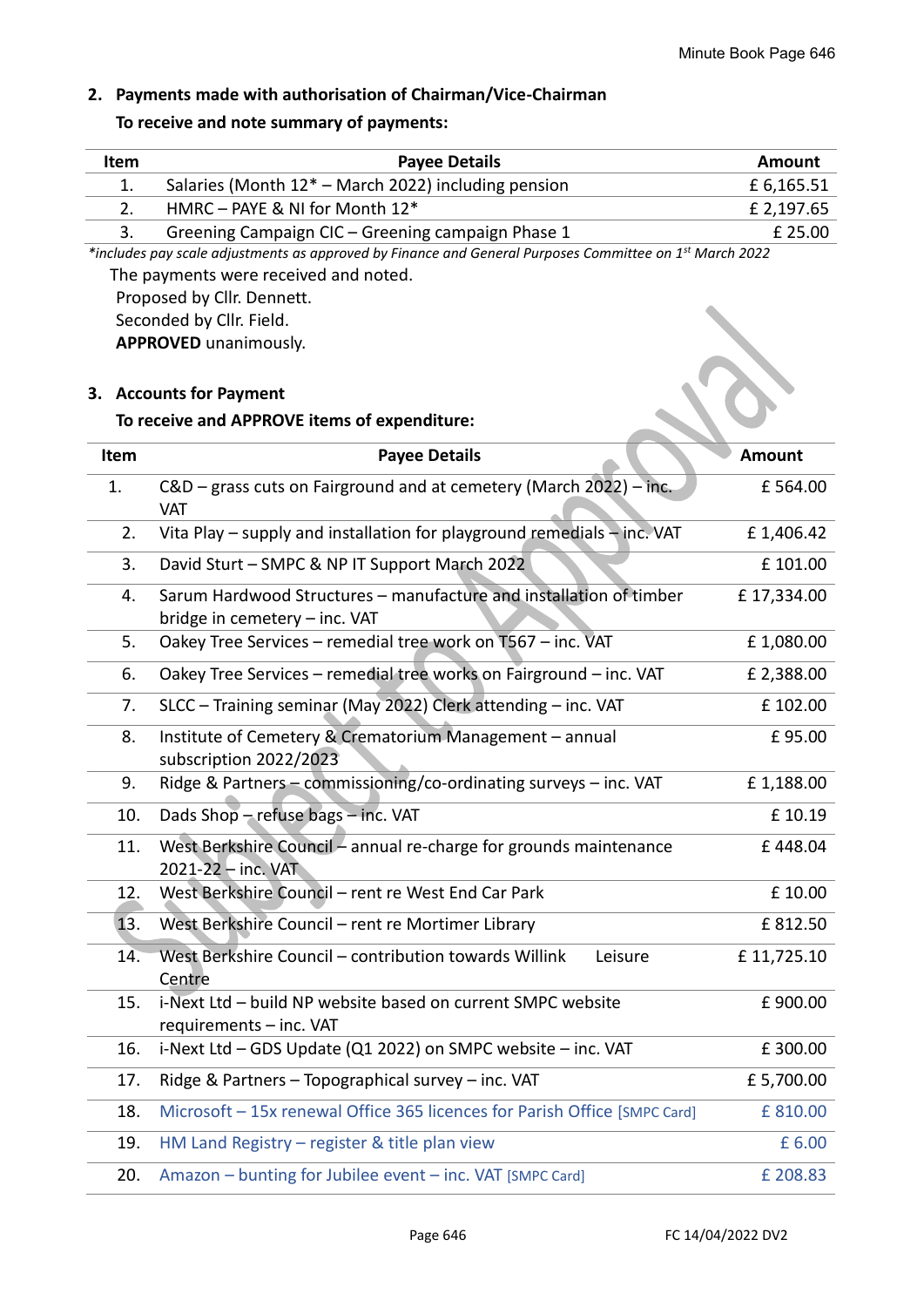| 21.                        | Google Cloud EMEA - March cloud storage [SMPC Card]                             | £0.25    |  |
|----------------------------|---------------------------------------------------------------------------------|----------|--|
| 22.                        | Lloyds MultiPay Card – monthly fee (March 2022) [SMPC Card]                     | £ 3.00   |  |
| 23.                        | SSE - 799350431: Plot 1 Fairground Opp Horse; Dec-March 2022 - inc.<br>VAT [DD] | £ 20.72  |  |
| 24.                        | SSE - 753287231: The Fairground, Carpark; Dec-March 2022 - inc. VAT<br>[DD]     | £20.72   |  |
| 25.                        | SSE - 705470431: Plot 2 Fairground Opp Horse; Dec-March 2022 - inc.<br>VAT [DD] | £58.14   |  |
| 26.                        | SUEZ - Fairground Recycling March 2022 - inc. VAT [DD]                          | £83.81   |  |
| 27.                        | Smart Pensions Ltd - Monthly fee (March 2022) [DD]                              | £18.00   |  |
| 28.                        | $EE$ – mobile phone plan charges – inc. VAT [DD]                                | £ 24.00  |  |
| 29.                        | BT - quarterly charges (March-May 2022) - inc. VAT [DD]                         | £ 213.96 |  |
| Proposed by Cllr. Dennett. |                                                                                 |          |  |

Seconded by Cllr. Morsley. **RESOLVED** unanimously.

# **21/146 Items for information only**

# **1. To note the meetings that have taken place of the following committees:**

#### **a. Fairground and Cemetery – 29/03/2022**

The meeting was noted. Cllr. Morsley stated that meeting had agreed to approach Ridge & Co to see if they have experience of cemetery design.

#### **b. Planning – 31/03/2022**

The meeting was noted

#### **2. District Councillor Reports**

Dist. Cllr. Bridgman's report ref. 21-146 2. was received.

#### **3. Correspondence**

| <b>Item</b> | <b>Details</b>                                                                  |
|-------------|---------------------------------------------------------------------------------|
| 1.          | West Berkshire Council (WBC): Information re the Berkshire Digital              |
|             | Infrastructure Group - Digital Survey - email circulated.                       |
| 2.          | WBC: Information regarding the SSEN Resilient Communities Fund – email          |
|             | circulated.                                                                     |
| 3.          | Resident: Enquiring about the Parishes current position on the provision of     |
|             | electric car charging points in village public car park.                        |
| 4.          | Resident: Expressing concern and the continuing need to restrict parking on     |
|             | the pavement outside Mortimer Café.                                             |
| 5.          | WBC: Introductory email from their Rights Of Way Officer (Capital Projects) $-$ |
|             | email circulated.                                                               |
| 6.          | WBC: Information regarding the Separate Food Waste Collections Service          |
|             | survey.                                                                         |
| 7.          | WBC: Email from the Consultation and Engagement Officer requesting              |
|             | photographs of the local area for use incorporate backgrounds and social        |
|             | media – email circulated.                                                       |
| 8.          | Dist. Cllr Bridgman: Information regarding the Bloomfield Hatch Solar Farm      |
|             | community engagement - email circulated.                                        |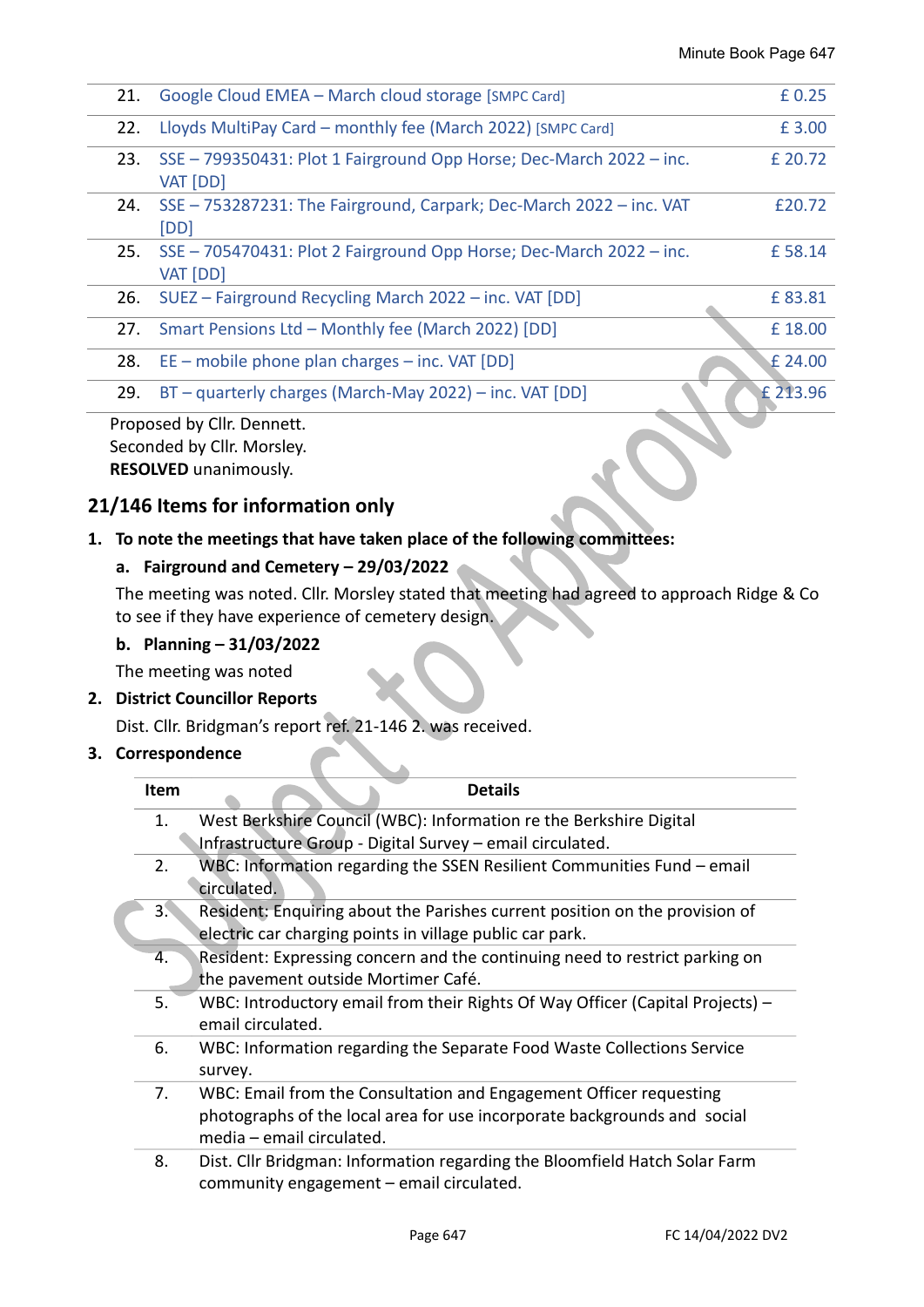The correspondence was received.

#### **4. Planning decisions and information from West Berkshire Council**

**21/03091/REG4: Mortimer St Mary's C.E. Junior School, The Street, Mortimer, Reading** 

**Wooden, timber framed outdoor classroom in the school grounds, with open sides. The roof will be cladded with ply membrane and shingles. The open central area will be 5m diameter. The total size will be 64m2.**

**CANNOT BE DETERMINED** – 9 March 2022 **SMPC Comments**: No objections.

#### **21/03173/NONMAT: Old Fire Station, The Street, Mortimer, Reading, RG7 3PB**

**Application for a non-material amendment following a grant of planning permission 16/00466/FULD Section 73: Removal of Condition 3- Code for Sustainable Homes of approved application 13/00507/XFULD Demolition of 'Old Fire Station' and erection of new 3 bed dwelling. Amendments: Addition of window to side elevation. Amendment to floor plan to increase projection of side element of the house by 300mm to be consistent with original elevations.**

**APPROVED** – 14 March 2022

#### **21/02455/FUL & 21/02456/ADV: 9-15 Victoria Road, Mortimer Common, Reading**

**Installation of plant, replacement close boarded fencing, MOE door, ventilation louvres and 3 no. internally illuminated fascia signs, 2 no. lettered non-illuminated fascia signs, 1 no. non-illuminated projecting sign, 1 no. non-illuminated service menu fascia sign, 4 no. banner frames and 3 no. non-illuminated information signs.**

#### **GRANTED**– 11 March 2022

**SMPC Comments**: The two applications were considered together. The committee had no objections to the changes and to the advertising signs. The committee does not have the technical expertise to judge whether the noise levels from the new air conditioning and refrigeration units will have any negative effects on nearby properties particularly those in Badgers Croft.

**22/00455/COND6: Land South of Tower Gardens, The Street, Mortimer Common, Reading Application for approval of details reserved by condition 11 (Emergency Water Supplies) of approved 19/00981/OUTMAJ - Section 73: Variation of condition 6-approved plans of approved application 17/03004/OUTMAJ: This outline application comprises two parts: Part a) The erection of 110 dwellings including affordable housing, public open space and associated landscaping with all matters reserved other than access and layout; Part b) The erection of a 3FE Infant School and 900sq m GP surgery (Use Class D1) with shared parking area with all matters reserved other than access.**

**GRANTED** – 21 March 2022

#### **22/00229/HOUSE: 30 St Johns Road, Mortimer Common, Reading, RG7 3TR**

**Demolition of the existing conservatory, proposed ground floor rear / side extension to provide a larger kitchen and living areas, as well as a first-floor side extension providing a larger master bedroom.**

**GRANTED** – 31 March 2022

**SMPC Comments**: The Committee noted no orange notice had been displayed at the site and no copies of the plans/drawings of the proposed development were available to the public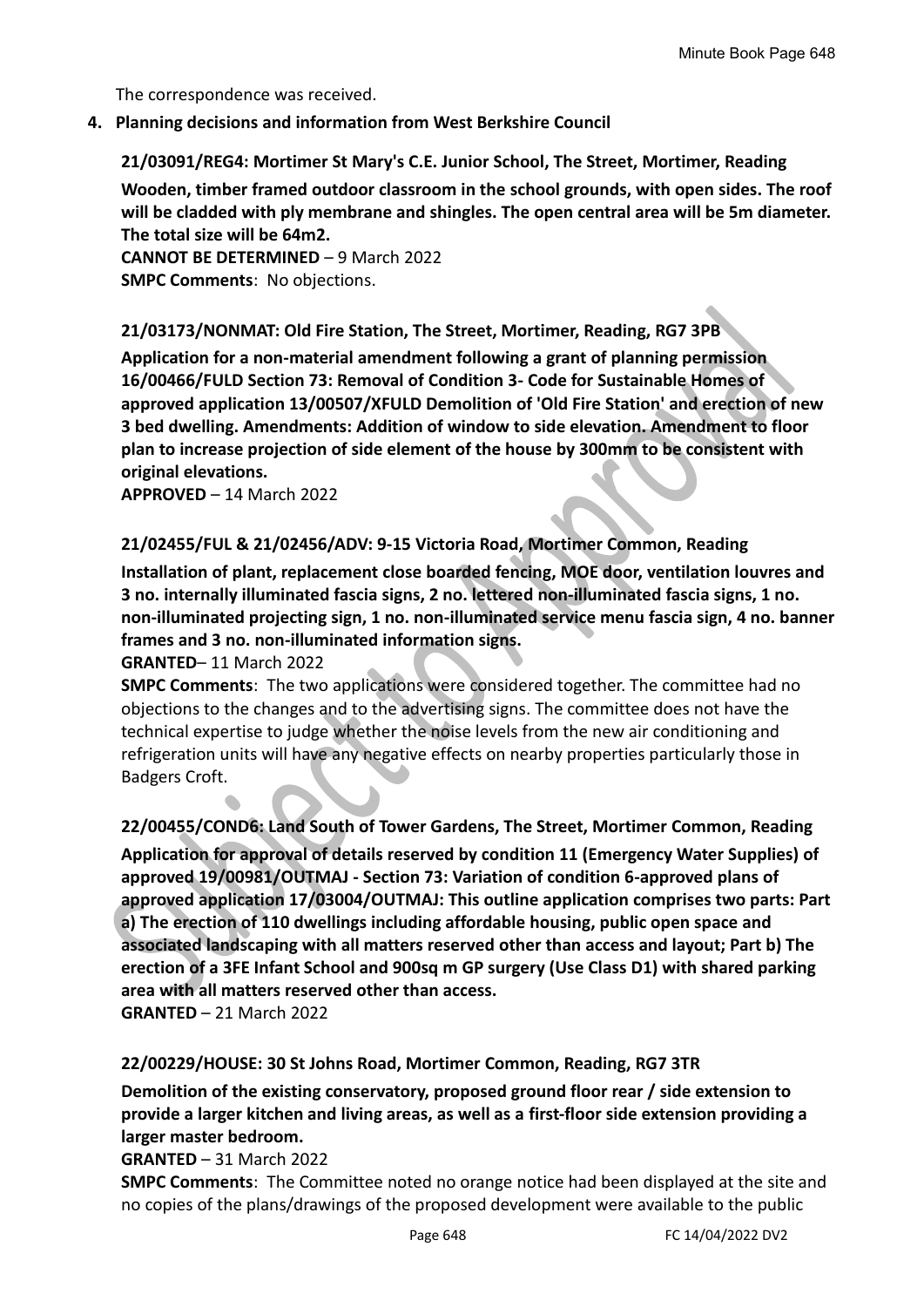from West Berkshire Council's planning portal at the time of this meeting. As this could be seen as an overdevelopment on the site, the Committee was concerned that neighbours would not be aware of the proposal and not able to indicate their concerns to the Parish Council or directly to West Berkshire Council.

#### **22/00366/HOUSE: 23A Stephens Close, Mortimer Common, Reading, RG7 3TX**

## **Alterations to Existing Roof to create more first floor living space. Alteration to porch and flat roof addition to ground**.

**GRANTED** – 5 April 2022 **SMPC Comments**: No objections.

#### **21/01684/FULD: 33 St Johns Road, Mortimer Common, Reading, RG7 3TR**

**2 bedroom domestic dwelling following demolition of existing garage.**

**CANNOT BE DETERMINED** – 28 March 2022 *(WBC comment: after several attempts at amendments, the plans submitted did not scale correctly.)*

**SMPC Comments**: The Committee objects to this proposed development of the site for the following reasons:

- Lack of amenity space (Stratfield Mortimer NDP Policy 9.2.1 GD1) and the development is totally uncharacteristic of the area.
- Overdevelopment of the small plot.
- Parking spaces indicated on plan seem very difficult to use and stay within, with no tolerance or turning space provided. There is only access to the Summerlug bridleway in one direction which combined with the lack of width to turn would result in cars needing to either reverse in from St John's Rd or reverse out.
- The bin and cycle storage abut directly by one of the parking spaces and does not appear large enough.
- Maintenance access to property will be difficult.
- Materials delivery and construction parking will be a major problem.

**22/00455/CON6: Land South of Tower Gardens, The Street, Mortimer Common, Reading Application for approval of details reserved by condition 11 (Emergency Water Supplies) of approved 19/00981/OUTMAJ - Section 73: Variation of condition 6-approved plans of approved application 17/03004/OUTMAJ: This outline application comprises two parts: Part a) The erection of 110 dwellings including affordable housing, public open space and associated landscaping with all matters reserved other than access and layout; Part b) The erection of a 3FE Infant School and 900sq m GP surgery (Use Class D1) with shared parking area with all matters reserved other than access**.

**APPROVED** – 21 March 2022

**22/00800/CERTP: 31 The Avenue Mortimer Common Reading West Berkshire Loft conversion and new stairs. LAWFUL** – 6 April 2022

**TPO 201/21/1046 - Land at Hasenbach, The Bevers, Mortimer Common, Reading RG7 3SP T1 Pine**. **CONFIRMED** – 25 March 2022